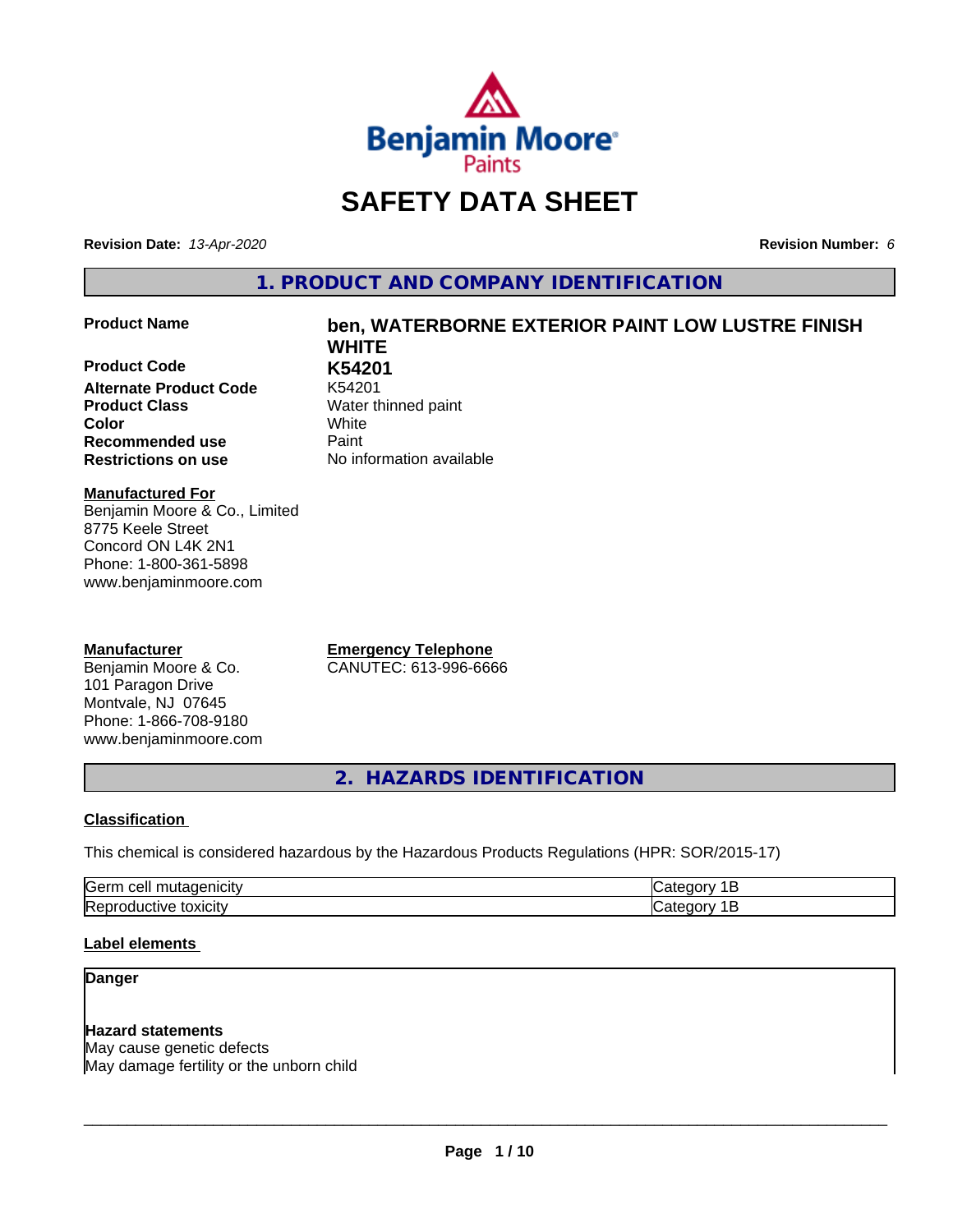

**Appearance** liquid **Contract Contract Contract Contract Contract Contract Contract Contract Contract Contract Contract Contract Contract Contract Contract Contract Contract Contract Contract Contract Contract Contract Con** 

#### **Precautionary Statements - Prevention**

Obtain special instructions before use Do not handle until all safety precautions have been read and understood Use personal protective equipment as required

#### **Precautionary Statements - Response**

IF exposed or concerned: Get medical advice/attention

#### **Precautionary Statements - Storage**

Store locked up

#### **Precautionary Statements - Disposal**

Dispose of contents/container to an approved waste disposal plant

#### **Other information**

No information available

# **3. COMPOSITION INFORMATION ON COMPONENTS**

| <b>Chemical name</b>                                     | CAS No.    | Weight-%      | <b>Hazardous Material</b><br>registry number<br>(HMIRA registry #) | Date HMIRA filed and<br>Information Review Act date exemption granted<br>(if applicable) |
|----------------------------------------------------------|------------|---------------|--------------------------------------------------------------------|------------------------------------------------------------------------------------------|
| Titanium dioxide                                         | 13463-67-7 | $10 - 30%$    |                                                                    |                                                                                          |
| Nepheline syenite                                        | 37244-96-5 | $3 - 7%$      |                                                                    |                                                                                          |
| Kaolin                                                   | 1332-58-7  | 1 - 5%        |                                                                    |                                                                                          |
| Zinc oxide                                               | 1314-13-2  | - 5%          |                                                                    |                                                                                          |
| Sodium C14-C16 olefin<br>sulfonate                       | 68439-57-6 | $0.1 - 0.25%$ |                                                                    |                                                                                          |
| Carbamic acid,<br>1H-benzimidazol-2-yl-, methyl<br>ester | 10605-21-7 | $0.1 - 0.25%$ |                                                                    |                                                                                          |

\*The exact percentage (concentration) of composition has been withheld as a trade secret

# **4. FIRST AID MEASURES**

General Advice **In the Seneral Advice** If symptoms persist, call a physician. Show this safety data sheet to the doctor in attendance.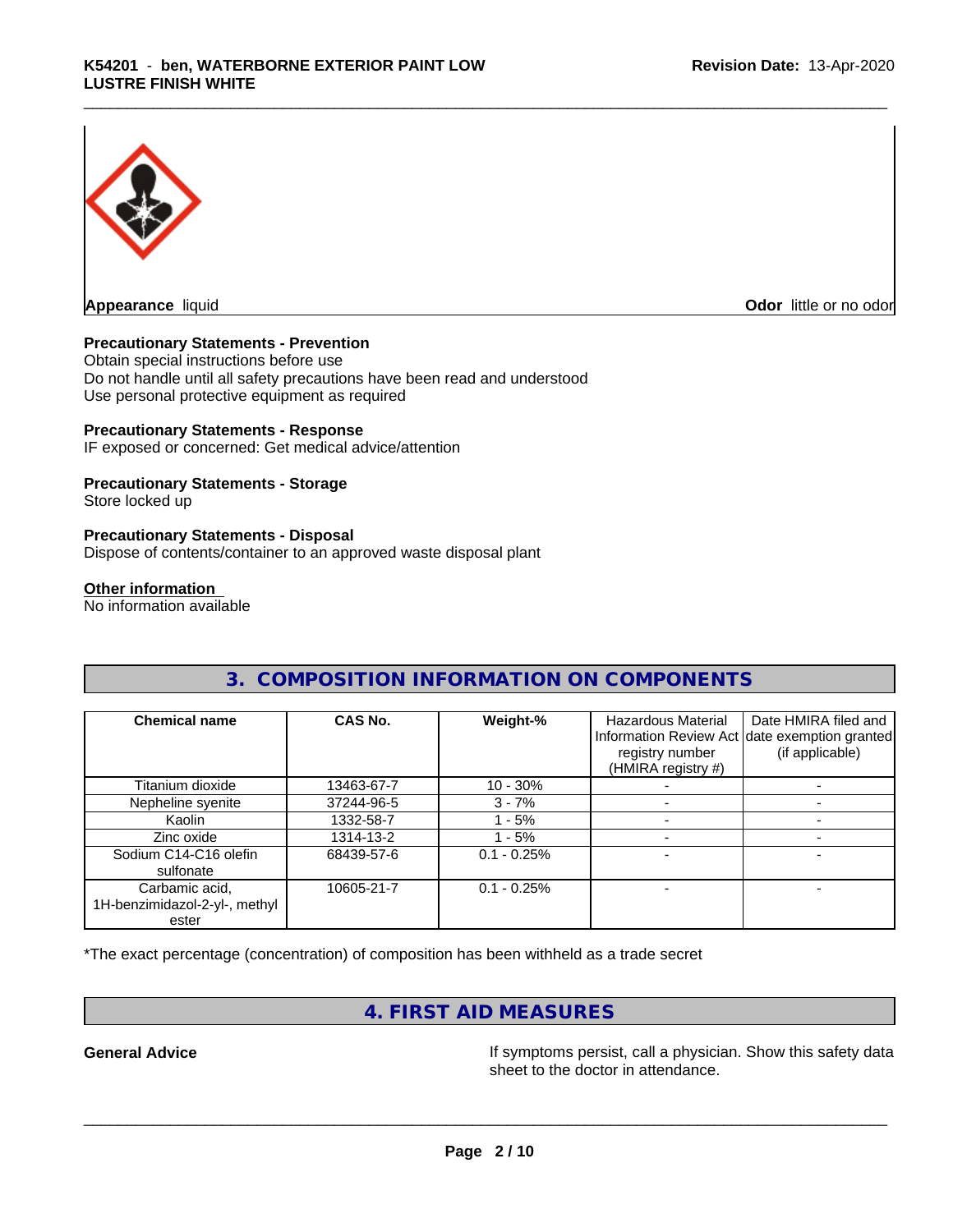| <b>Eye Contact</b>                     | Rinse thoroughly with plenty of water for at least 15<br>minutes and consult a physician.                |
|----------------------------------------|----------------------------------------------------------------------------------------------------------|
| <b>Skin Contact</b>                    | Wash off immediately with soap and plenty of water while<br>removing all contaminated clothes and shoes. |
| <b>Inhalation</b>                      | Move to fresh air. If symptoms persist, call a physician.                                                |
| Ingestion                              | Clean mouth with water and afterwards drink plenty of<br>water. Consult a physician if necessary.        |
| <b>Most Important Symptoms/Effects</b> | None known.                                                                                              |
| <b>Notes To Physician</b>              | Treat symptomatically.                                                                                   |

**5. FIRE-FIGHTING MEASURES**

| <b>Suitable Extinguishing Media</b>                                              |                        | Use extinguishing measures that are appropriate to local<br>circumstances and the surrounding environment.<br>As in any fire, wear self-contained breathing apparatus<br>pressure-demand, MSHA/NIOSH (approved or equivalent)<br>and full protective gear.<br>Closed containers may rupture if exposed to fire or<br>extreme heat.<br>No. |                                |  |
|----------------------------------------------------------------------------------|------------------------|-------------------------------------------------------------------------------------------------------------------------------------------------------------------------------------------------------------------------------------------------------------------------------------------------------------------------------------------|--------------------------------|--|
| Protective equipment and precautions for firefighters                            |                        |                                                                                                                                                                                                                                                                                                                                           |                                |  |
| <b>Specific Hazards Arising From The Chemical</b>                                |                        |                                                                                                                                                                                                                                                                                                                                           |                                |  |
| Sensitivity to mechanical impact                                                 |                        |                                                                                                                                                                                                                                                                                                                                           |                                |  |
| Sensitivity to static discharge                                                  |                        | No.                                                                                                                                                                                                                                                                                                                                       |                                |  |
| <b>Flash Point Data</b><br>Flash point (°F)<br>Flash Point (°C)<br><b>Method</b> |                        | Not applicable<br>Not applicable<br>Not applicable                                                                                                                                                                                                                                                                                        |                                |  |
| <b>Flammability Limits In Air</b>                                                |                        |                                                                                                                                                                                                                                                                                                                                           |                                |  |
| Lower flammability limit:<br><b>Upper flammability limit:</b>                    |                        | Not applicable<br>Not applicable                                                                                                                                                                                                                                                                                                          |                                |  |
| Health: 2<br><b>NFPA</b>                                                         | <b>Flammability: 0</b> | <b>Instability: 0</b>                                                                                                                                                                                                                                                                                                                     | <b>Special: Not Applicable</b> |  |
| <b>NFPA Legend</b><br>0 - Not Hazardous                                          |                        |                                                                                                                                                                                                                                                                                                                                           |                                |  |

- 1 Slightly
- 2 Moderate
- 3 High
- 4 Severe

*The ratings assigned are only suggested ratings, the contractor/employer has ultimate responsibilities for NFPA ratings where this system is used.*

*Additional information regarding the NFPA rating system is available from the National Fire Protection Agency (NFPA) at www.nfpa.org.*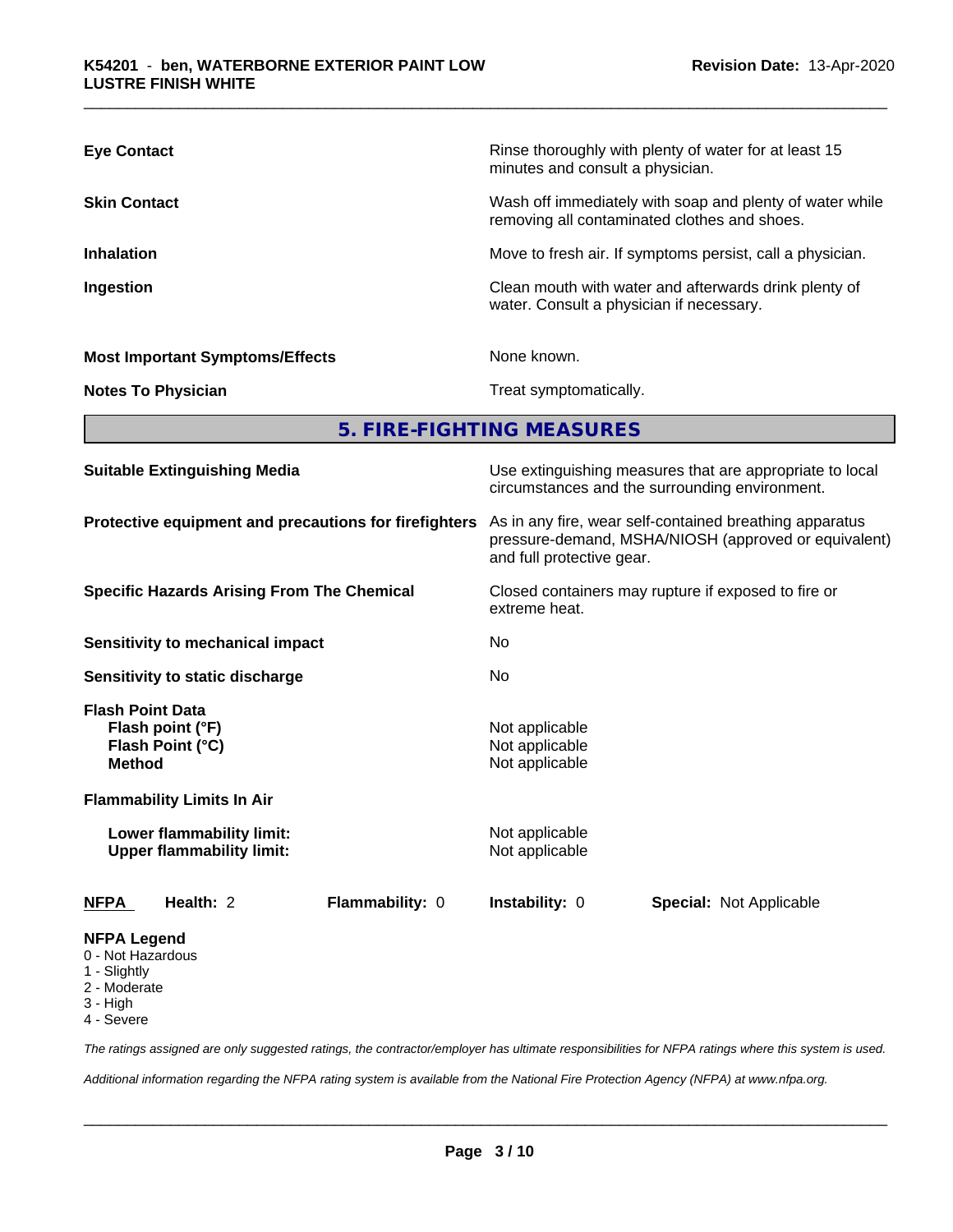# **6. ACCIDENTAL RELEASE MEASURES**

**Personal Precautions Avoid contact with skin, eyes and clothing. Ensure** Avoid contact with skin, eyes and clothing. Ensure adequate ventilation.

**Other Information Other Information Prevent further leakage or spillage if safe to do so.** 

**Environmental precautions** See Section 12 for additional Ecological Information.

**Methods for Cleaning Up Soak** up with inert absorbent material. Sweep up and shovel into suitable containers for disposal.

## **7. HANDLING AND STORAGE**

**Handling Handling Avoid contact with skin, eyes and clothing. Avoid breathing** vapors, spray mists or sanding dust. In case of insufficient ventilation, wear suitable respiratory equipment.

**Storage Keep container tightly closed. Keep out of the reach of Keep** container tightly closed. Keep out of the reach of children.

**Incompatible Materials No information available** 

# **8. EXPOSURE CONTROLS/PERSONAL PROTECTION**

#### **Exposure Limits**

| <b>Chemical name</b> | <b>ACGIH TLV</b>                                                                                                                                 | <b>Alberta</b>                                         | <b>British Columbia</b>                          | <b>Ontario</b>                                   | Quebec                                                                   |
|----------------------|--------------------------------------------------------------------------------------------------------------------------------------------------|--------------------------------------------------------|--------------------------------------------------|--------------------------------------------------|--------------------------------------------------------------------------|
| Titanium dioxide     | TWA: $10 \text{ mg/m}^3$                                                                                                                         | 10 mg/m $3 - TWA$                                      | 10 mg/m $3$ - TWA<br>$3$ mg/m <sup>3</sup> - TWA | 10 mg/m $3$ - TWA                                | 10 mg/m $3$ - TWAEV                                                      |
| Nepheline syenite    | N/E                                                                                                                                              | N/E                                                    | N/E                                              | 10 mg/m $3 - TWA$                                | N/E                                                                      |
| Kaolin               | TWA: $2 \text{ mg/m}^3$<br>particulate matter<br>containing no<br>asbestos and $<$ 1%<br>crystalline silica,<br>respirable particulate<br>matter | $2 \text{ mg/m}^3$ - TWA                               | $2$ mg/m <sup>3</sup> - TWA                      | 2 mg/m $3$ - TWA                                 | 5 mg/m <sup>3</sup> - TWAEV                                              |
| Zinc oxide           | STEL: $10 \text{ mg/m}^3$<br>respirable particulate<br>matter<br>TWA: $2 \text{ mg/m}^3$<br>respirable particulate<br>matter                     | $2 \text{ mg/m}^3$ - TWA<br>$10 \text{ mg/m}^3$ - STEL | $2$ mg/m <sup>3</sup> - TWA<br>10 $mq/m3$ - STEL | $2$ mg/m <sup>3</sup> - TWA<br>10 $mq/m3$ - STEL | 10 mg/m $3$ - TWAEV<br>5 mg/m <sup>3</sup> - TWAEV<br>10 mg/m $3 -$ STEV |

**Legend**

ACGIH - American Conference of Governmental Industrial Hygienists

Alberta - Alberta Occupational Exposure Limits

British Columbia - British Columbia Occupational Exposure Limits

Ontario - Ontario Occupational Exposure Limits

Quebec - Quebec Occupational Exposure Limits

N/E - Not established

**Engineering Measures Ensure adequate ventilation, especially in confined areas.**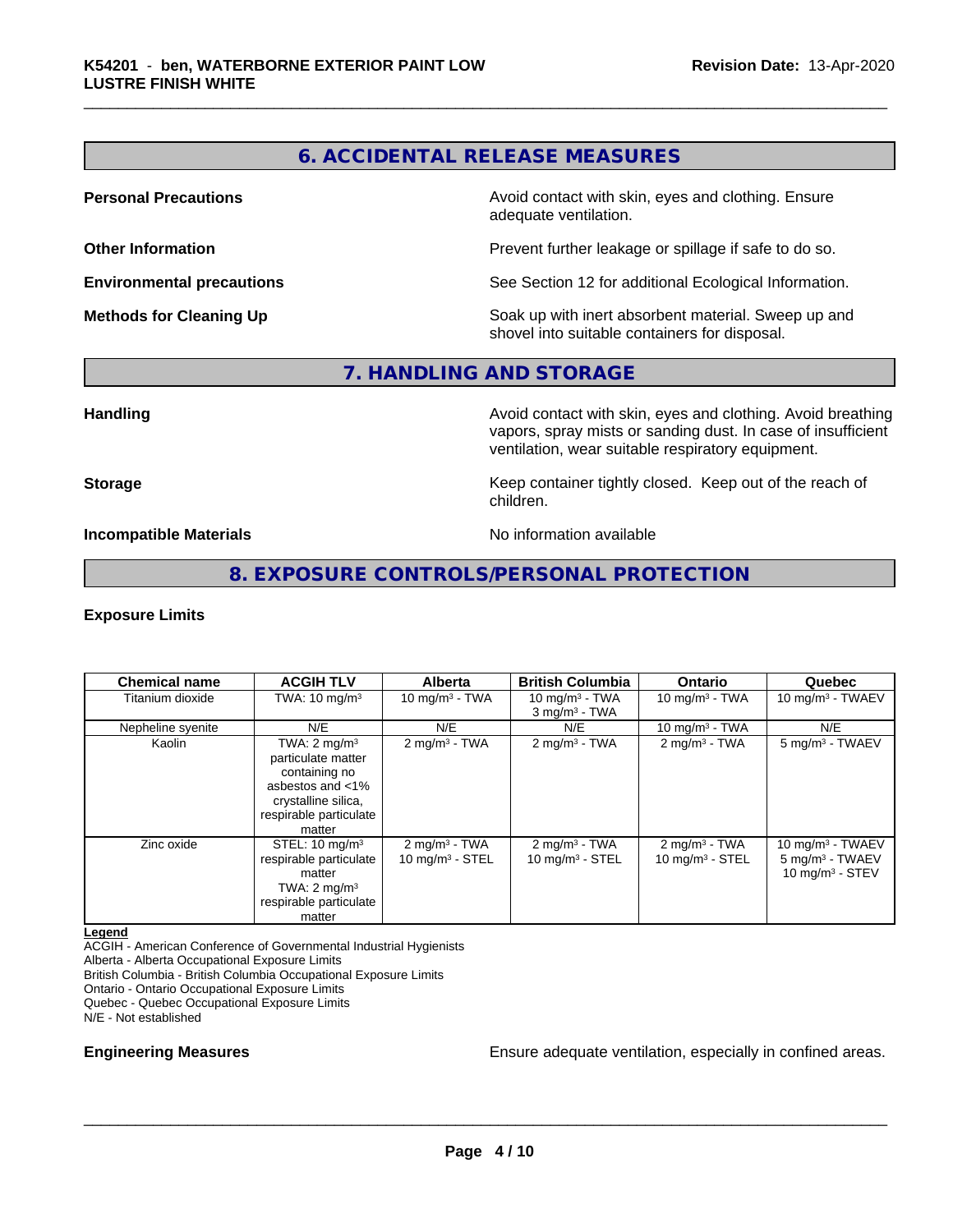# **Personal Protective Equipment**<br> **Eve/Face Protection Eye/Face Protection**<br> **Safety glasses with side-shields.**<br> **Skin Protection**<br> **Skin Protection**

Protective gloves and impervious clothing. **Respiratory Protection Number 1** (Use only with adequate ventilation. In operations where exposure limits are exceeded, use a NIOSH approved respirator that has been selected by a technically qualified person for the specific work conditions. When spraying the product or applying in confined areas, wear a NIOSH approved respirator specified for paint spray or organic vapors.

**Hygiene Measures Avoid contact with skin, eyes and clothing. Remove and Avoid contact with skin, eyes and clothing. Remove and Avoid contact with skin, eyes and clothing. Remove and** wash contaminated clothing before re-use. Wash thoroughly after handling.

# **9. PHYSICAL AND CHEMICAL PROPERTIES**

**Appearance** liquid **Odor** little or no odor **Odor Threshold** No information available **Density (lbs/gal)** 10.5 - 10.9 **Specific Gravity** 1.25 - 1.30 **pH pH**  $\blacksquare$ **Viscosity (cps)** No information available **Solubility(ies)** No information available **Water solubility** No information available **Evaporation Rate No information available No information available Vapor pressure** No information available **No information** available **Vapor density**<br> **We Solids** (*We Solids* ) and the *No information available*<br>  $40 - 50$ Wt. % Solids **Vol. % Solids** 30 - 40 **Wt. % Volatiles** 50 - 60<br> **Vol. % Volatiles** 60 - 70 **Vol. % Volatiles VOC Regulatory Limit (g/L)** < 50 **Boiling Point (°F)** 212 **Boiling Point (°C)** 100 **Freezing point (°F)** 32 **Freezing Point (°C)** 0 **Flash point (°F)**<br> **Flash Point (°C)**<br> **Flash Point (°C)**<br> **C Flash Point (°C) Method** Not applicable **Flammability (solid, gas)**<br> **Upper flammability limit:**<br>
Upper flammability limit:<br>  $\begin{array}{ccc}\n\bullet & \bullet & \bullet \\
\bullet & \bullet & \bullet\n\end{array}$ **Upper flammability limit:**<br> **Lower flammability limit:** Not applicable Not applicable **Lower flammability limit: Autoignition Temperature (°F)** No information available **Autoignition Temperature (°C)** No information available **Decomposition Temperature (°F)** No information available **Decomposition Temperature (°C)**<br> **Partition coefficient**<br> **Partition coefficient**<br> **No** information available

**No information available** 

# **10. STABILITY AND REACTIVITY**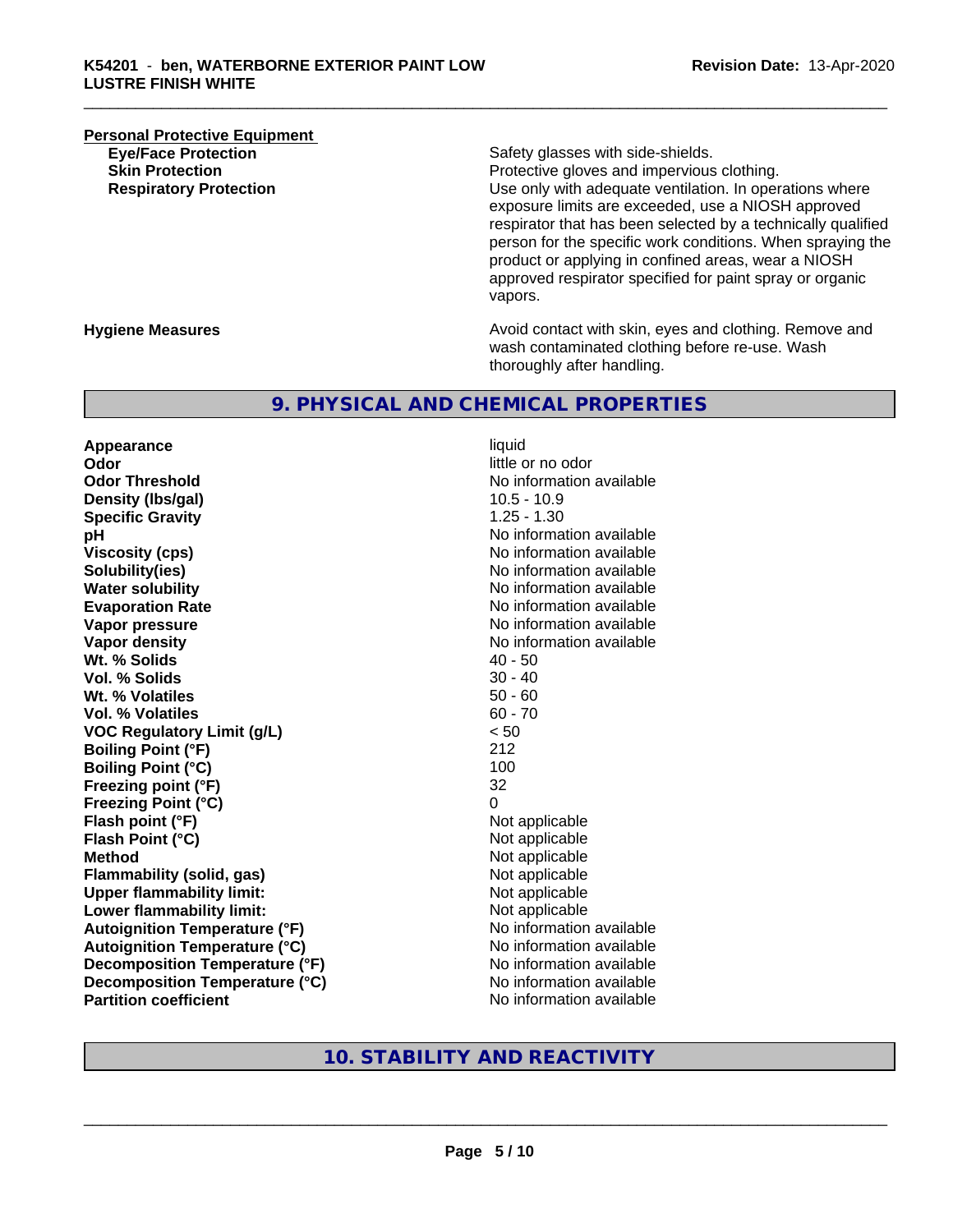| <b>Reactivity</b>                         | Not Applicable                           |
|-------------------------------------------|------------------------------------------|
| <b>Chemical Stability</b>                 | Stable under normal conditions.          |
| <b>Conditions to avoid</b>                | Prevent from freezing.                   |
| <b>Incompatible Materials</b>             | No materials to be especially mentioned. |
| <b>Hazardous Decomposition Products</b>   | None under normal use.                   |
| <b>Possibility of hazardous reactions</b> | None under normal conditions of use.     |

# **11. TOXICOLOGICAL INFORMATION**

| <b>Product Information</b>               |  |
|------------------------------------------|--|
| Information on likely routes of exposure |  |

**Principal Routes of Exposure Exposure** Eye contact, skin contact and inhalation.

**Acute Toxicity Product Information** 

#### **Symptoms** related to the physical, chemical and toxicological characteristics

**Symptoms** No information available

**Delayed and immediate effects as well as chronic effects from short and long-term exposure**

| Eye contact                           | May cause slight irritation                              |
|---------------------------------------|----------------------------------------------------------|
| <b>Skin contact</b>                   | Substance may cause slight skin irritation. Prolonged or |
|                                       | repeated contact may dry skin and cause irritation.      |
| <b>Inhalation</b>                     | May cause irritation of respiratory tract.               |
| Ingestion                             | Ingestion may cause gastrointestinal irritation, nausea, |
|                                       | vomiting and diarrhea.                                   |
| <b>Sensitization</b>                  | No information available.                                |
| <b>Neurological Effects</b>           | No information available.                                |
| <b>Mutagenic Effects</b>              | Suspected of causing genetic defects.                    |
| <b>Reproductive Effects</b>           | May damage fertility or the unborn child.                |
| <b>Developmental Effects</b>          | No information available.                                |
| <b>Target organ effects</b>           | No information available.                                |
| <b>STOT - single exposure</b>         | No information available.                                |
| <b>STOT - repeated exposure</b>       | No information available.                                |
| Other adverse effects                 | No information available.                                |
| <b>Aspiration Hazard</b>              | No information available.                                |
| <b>Numerical measures of toxicity</b> |                                                          |

**The following values are calculated based on chapter 3.1 of the GHS document**

**ATEmix (oral)** 47498 mg/kg

 $\overline{\phantom{a}}$  ,  $\overline{\phantom{a}}$  ,  $\overline{\phantom{a}}$  ,  $\overline{\phantom{a}}$  ,  $\overline{\phantom{a}}$  ,  $\overline{\phantom{a}}$  ,  $\overline{\phantom{a}}$  ,  $\overline{\phantom{a}}$  ,  $\overline{\phantom{a}}$  ,  $\overline{\phantom{a}}$  ,  $\overline{\phantom{a}}$  ,  $\overline{\phantom{a}}$  ,  $\overline{\phantom{a}}$  ,  $\overline{\phantom{a}}$  ,  $\overline{\phantom{a}}$  ,  $\overline{\phantom{a}}$ 

**Component Information**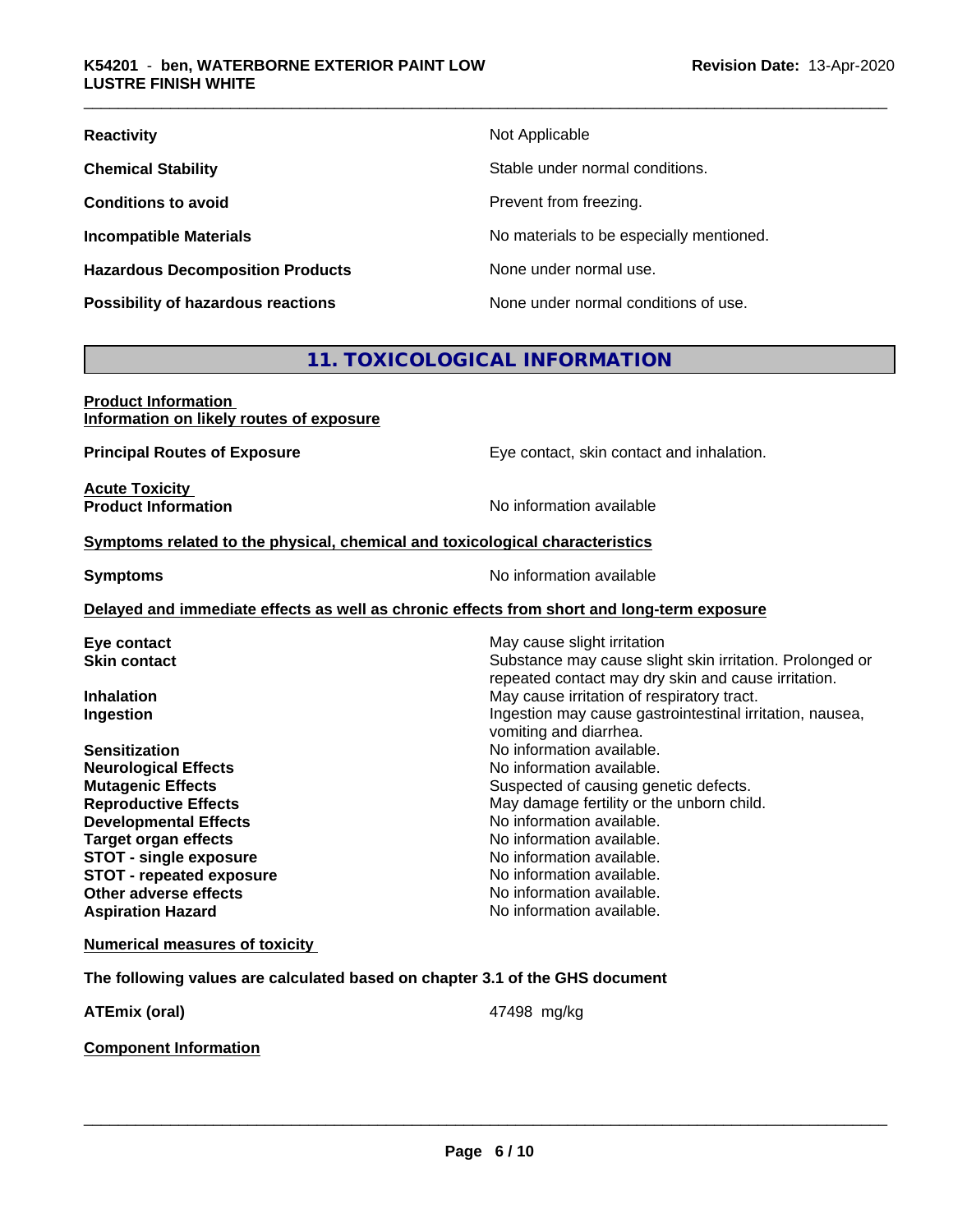#### \_\_\_\_\_\_\_\_\_\_\_\_\_\_\_\_\_\_\_\_\_\_\_\_\_\_\_\_\_\_\_\_\_\_\_\_\_\_\_\_\_\_\_\_\_\_\_\_\_\_\_\_\_\_\_\_\_\_\_\_\_\_\_\_\_\_\_\_\_\_\_\_\_\_\_\_\_\_\_\_\_\_\_\_\_\_\_\_\_\_\_\_\_ **K54201** - **ben, WATERBORNE EXTERIOR PAINT LOW LUSTRE FINISH WHITE**

| Chemical name                                                       | Oral LD50                                    | Dermal LD50                                                        | Inhalation LC50 |
|---------------------------------------------------------------------|----------------------------------------------|--------------------------------------------------------------------|-----------------|
| Titanium dioxide<br>13463-67-7                                      | $> 10000$ mg/kg (Rat)                        |                                                                    |                 |
| Kaolin<br>1332-58-7                                                 | $>$ 5000 mg/kg (Rat)                         | $>$ 5000 mg/kg (Rat)                                               |                 |
| Zinc oxide<br>1314-13-2                                             | $>$ 5000 mg/kg (Rat)                         |                                                                    |                 |
| Sodium C14-C16 olefin sulfonate<br>68439-57-6                       | $= 2220$ mg/kg (Rat)                         | $> 740$ mg/kg (Rabbit)                                             |                 |
| Carbamic acid,<br>1H-benzimidazol-2-yl-, methyl ester<br>10605-21-7 | $>$ 5050 mg/kg (Rat)<br>$= 6400$ mg/kg (Rat) | $> 10000$ mg/kg (Rabbit) = 2 g/kg (<br>$Rat$ = 8500 mg/kg (Rabbit) |                 |

#### **Chronic Toxicity**

#### **Carcinogenicity**

*The information below indicateswhether each agency has listed any ingredient as a carcinogen:.*

| <b>Chemical name</b>   | <b>IARC</b>                              | <b>NTP</b> |
|------------------------|------------------------------------------|------------|
|                        | 2B<br>- Possible Human C<br>ı Carcinoqen |            |
| ے Titanium<br>⊧dioxide |                                          |            |

• Although IARC has classified titanium dioxide as possibly carcinogenic to humans (2B), their summary concludes: "No significant exposure to titanium dioxide is thought to occur during the use of products in which titanium dioxide is bound to other materials, such as paint."

#### **Legend**

IARC - International Agency for Research on Cancer NTP - National Toxicity Program OSHA - Occupational Safety & Health Administration

**12. ECOLOGICAL INFORMATION**

# **Ecotoxicity Effects**

The environmental impact of this product has not been fully investigated.

### **Product Information**

#### **Acute Toxicity to Fish**

No information available

#### **Acute Toxicity to Aquatic Invertebrates**

No information available

#### **Acute Toxicity to Aquatic Plants**

No information available

#### **Persistence / Degradability**

No information available.

#### **Bioaccumulation**

No information available.

#### **Mobility in Environmental Media**

No information available.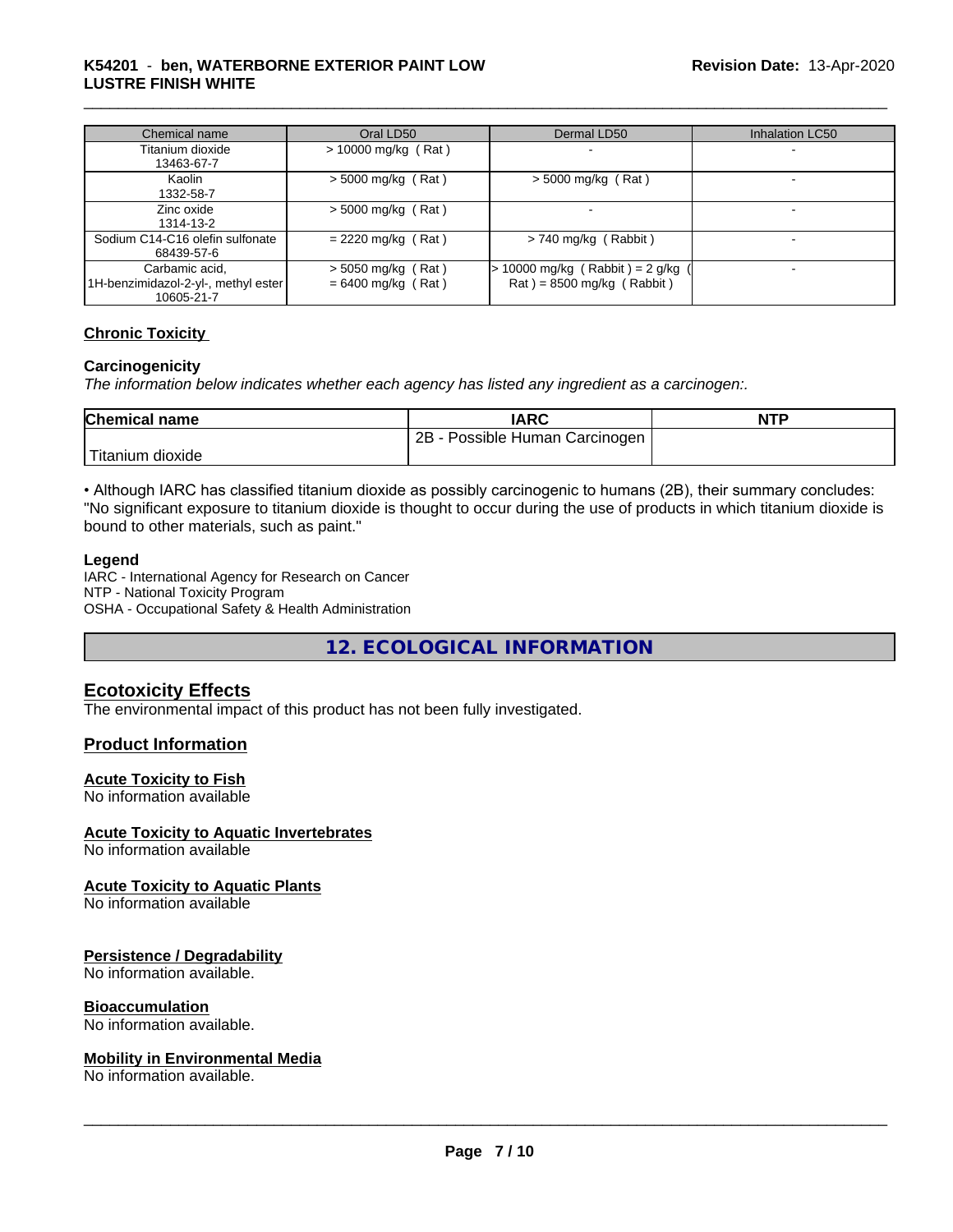**Ozone**

No information available

#### **Component Information**

#### **Acute Toxicity to Fish**

Titanium dioxide  $LC50:$  > 1000 mg/L (Fathead Minnow - 96 hr.) Carbamic acid, 1H-benzimidazol-2-yl-, methyl ester LC50: 1.5 mg/L (Rainbow Trout - 96 hr.)

#### **Acute Toxicity to Aquatic Invertebrates**

Carbamic acid, 1H-benzimidazol-2-yl-, methyl ester LC50: 0.22 mg/L (water flea - 48 hr.)

#### **Acute Toxicity to Aquatic Plants**

No information available

**13. DISPOSAL CONSIDERATIONS**

**Waste Disposal Method Dispose of in accordance with federal, state, provincial,** and local regulations. Local requirements may vary, consult your sanitation department or state-designated environmental protection agency for more disposal options.

**14. TRANSPORT INFORMATION**

**TDG** Not regulated

**ICAO / IATA** Not regulated

**IMDG / IMO** Not regulated

 $\overline{\phantom{a}}$  ,  $\overline{\phantom{a}}$  ,  $\overline{\phantom{a}}$  ,  $\overline{\phantom{a}}$  ,  $\overline{\phantom{a}}$  ,  $\overline{\phantom{a}}$  ,  $\overline{\phantom{a}}$  ,  $\overline{\phantom{a}}$  ,  $\overline{\phantom{a}}$  ,  $\overline{\phantom{a}}$  ,  $\overline{\phantom{a}}$  ,  $\overline{\phantom{a}}$  ,  $\overline{\phantom{a}}$  ,  $\overline{\phantom{a}}$  ,  $\overline{\phantom{a}}$  ,  $\overline{\phantom{a}}$ 

# **15. REGULATORY INFORMATION**

### **International Inventories**

**TSCA: United States** Yes - All components are listed or exempt. **DSL: Canada** Yes - All components are listed or exempt.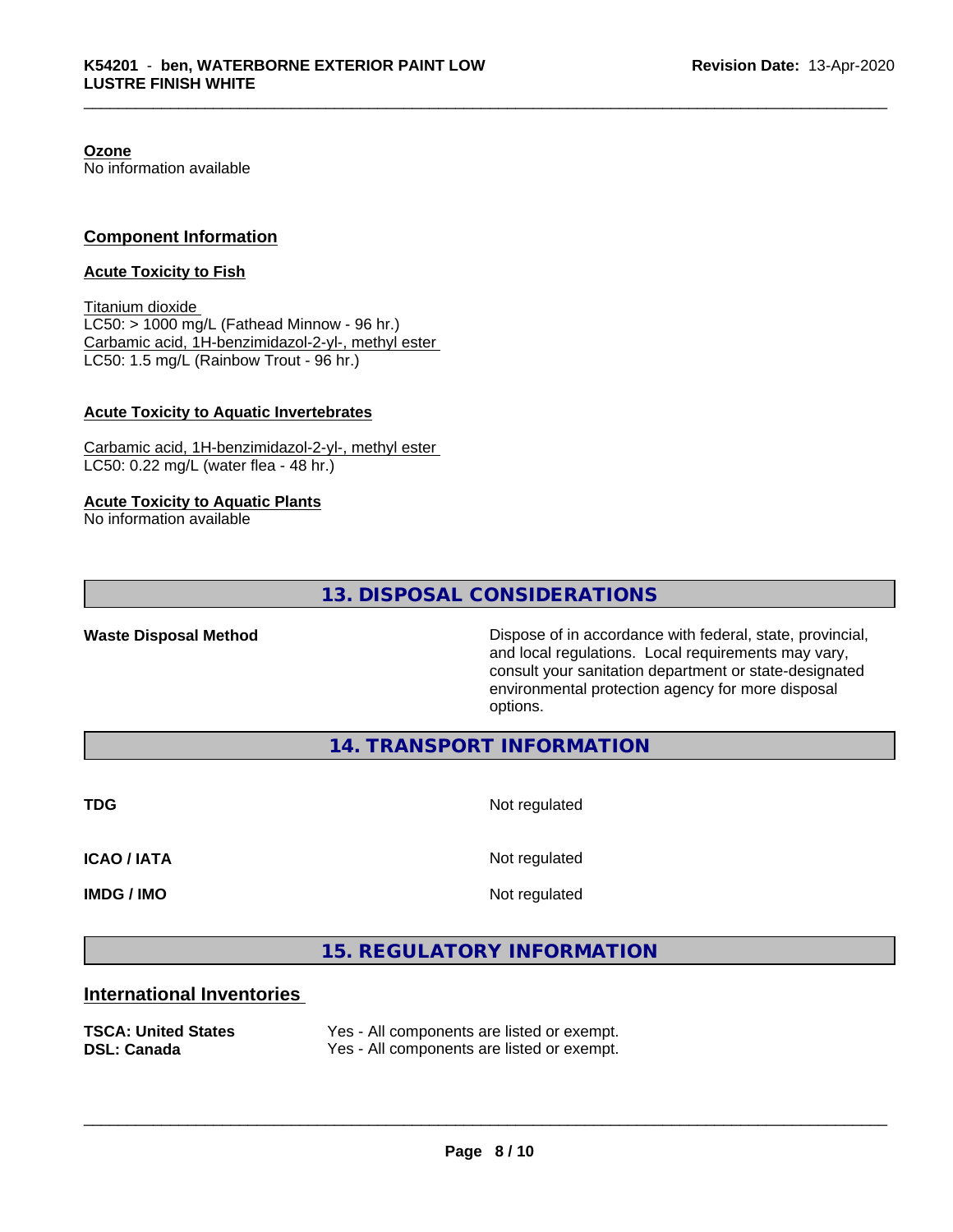# **National Pollutant Release Inventory (NPRI)**

#### **NPRI Parts 1- 4**

This product contains the following Parts 1-4 NPRI chemicals:

*None*

#### **NPRI Part 5**

This product contains the following NPRI Part 5 Chemicals:

*None*

#### **WHMIS Regulatory Status**

This product has been classified in accordance with the hazard criteria of the Hazardous Products Regulations (HPR) and the SDS contains all the information required by the HPR.

|                     | <b>16. OTHER INFORMATION</b> |                        |                      |          |  |  |  |
|---------------------|------------------------------|------------------------|----------------------|----------|--|--|--|
|                     |                              |                        |                      |          |  |  |  |
| HMIS -              | Health: $2^*$                | <b>Flammability: 0</b> | <b>Reactivity: 0</b> | $PPE: -$ |  |  |  |
|                     |                              |                        |                      |          |  |  |  |
| <b>HMIS Legend</b>  |                              |                        |                      |          |  |  |  |
| 0 - Minimal Hazard  |                              |                        |                      |          |  |  |  |
| 1 - Slight Hazard   |                              |                        |                      |          |  |  |  |
| 2 - Moderate Hazard |                              |                        |                      |          |  |  |  |
| 3 - Serious Hazard  |                              |                        |                      |          |  |  |  |
| 4 - Severe Hazard   |                              |                        |                      |          |  |  |  |

\* - Chronic Hazard

X - Consult your supervisor or S.O.P. for "Special" handling instructions.

*Note: The PPE rating has intentionally been left blank. Choose appropriate PPE that will protect employees from the hazards the material will present under the actual normal conditions of use.*

*Caution: HMISÒ ratings are based on a 0-4 rating scale, with 0 representing minimal hazards or risks, and 4 representing significant hazards or risks. Although HMISÒ ratings are not required on MSDSs under 29 CFR 1910.1200, the preparer, has chosen to provide them. HMISÒ ratings are to be used only in conjunction with a fully implemented HMISÒ program by workers who have received appropriate HMISÒ training. HMISÒ is a registered trade and service mark of the NPCA. HMISÒ materials may be purchased exclusively from J. J. Keller (800) 327-6868.*

 **WARNING!** If you scrape, sand, or remove old paint, you may release lead dust. LEAD IS TOXIC. EXPOSURE TO LEAD DUST CAN CAUSE SERIOUS ILLNESS, SUCH AS BRAIN DAMAGE, ESPECIALLY IN CHILDREN. PREGNANT WOMEN SHOULD ALSO AVOID EXPOSURE.Wear a NIOSH approved respirator to control lead exposure. Clean up carefully with a HEPA vacuum and a wet mop. Before you start, find out how to protect yourself and your family by logging onto Health Canada at http://www.hc-sc.gc.ca/ewh-semt/contaminants/lead-plomb/asked\_questions-questions\_posees-eng.php.

| <b>Prepared By</b>    | <b>Product Stewardship Department</b><br>Benjamin Moore & Co.<br>101 Paragon Drive<br>Montvale, NJ 07645<br>800-225-5554 |  |
|-----------------------|--------------------------------------------------------------------------------------------------------------------------|--|
| <b>Revision Date:</b> | 13-Apr-2020                                                                                                              |  |